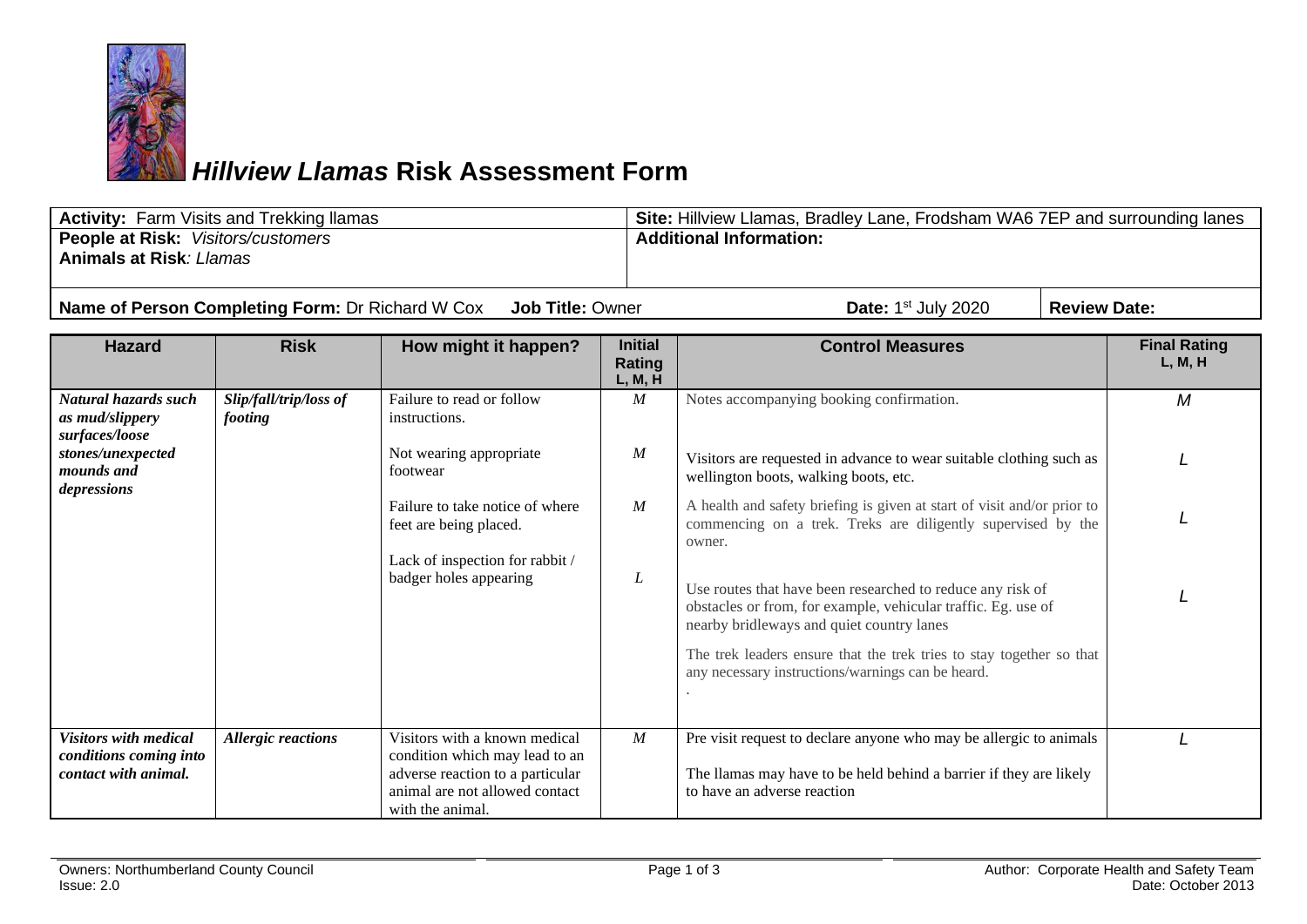| <b>Hazard</b>                  | <b>Risk</b>                                                         | How might it happen?                                                     | <b>Initial</b><br>Rating<br>L, M, H | <b>Control Measures</b>                                                                                                                                                                                                                                                                                                                                                                                                                                                                                                                                                                                                                                                                                                                                          | <b>Final Rating</b><br>L, M, H |
|--------------------------------|---------------------------------------------------------------------|--------------------------------------------------------------------------|-------------------------------------|------------------------------------------------------------------------------------------------------------------------------------------------------------------------------------------------------------------------------------------------------------------------------------------------------------------------------------------------------------------------------------------------------------------------------------------------------------------------------------------------------------------------------------------------------------------------------------------------------------------------------------------------------------------------------------------------------------------------------------------------------------------|--------------------------------|
|                                |                                                                     |                                                                          |                                     | Fresh water tap, towel and anti-bacterial soap are provided.                                                                                                                                                                                                                                                                                                                                                                                                                                                                                                                                                                                                                                                                                                     |                                |
| Feeding the animal             | <b>Bites or infection</b>                                           | Visitors offering food to the<br>llamas.                                 | $\boldsymbol{L}$                    | Visitors are asked not to feed the llamas, other than when<br>supervised.                                                                                                                                                                                                                                                                                                                                                                                                                                                                                                                                                                                                                                                                                        |                                |
| <b>Grooming</b>                | <b>Bites or kicks</b>                                               | Visitor inappropriately greets or<br>stands by llama                     | M                                   | Visitors are told how llamas behave and how to approach them in<br>introductory leaflet issued in advance of visit.                                                                                                                                                                                                                                                                                                                                                                                                                                                                                                                                                                                                                                              |                                |
|                                |                                                                     |                                                                          |                                     | Visitors are show how to groom the llamas and which parts of the<br>body to stand clear of.                                                                                                                                                                                                                                                                                                                                                                                                                                                                                                                                                                                                                                                                      |                                |
|                                |                                                                     |                                                                          |                                     | Young children are only allowed to groom llamas restrained in<br>chute.                                                                                                                                                                                                                                                                                                                                                                                                                                                                                                                                                                                                                                                                                          |                                |
| <b>Leading</b>                 | Llama may jump or<br>otherwise panic and<br>pull free of lead hold. | Llama spooked by sudden<br>movement, appearance of dog,<br>cyclist, etc. | $\boldsymbol{H}$                    | All llamas have been trained to be led and have been exposed to<br>other animals and the routes taken for walks/treks.                                                                                                                                                                                                                                                                                                                                                                                                                                                                                                                                                                                                                                           | M                              |
|                                |                                                                     |                                                                          |                                     | Visitors are well briefed on how to react and hand over control to<br>owner.                                                                                                                                                                                                                                                                                                                                                                                                                                                                                                                                                                                                                                                                                     | M                              |
|                                |                                                                     |                                                                          |                                     | Young children (i.e. under 14) are only allowed to lead the llamas<br>individually within the confines of the farm. If we do venture<br>outside the perimeter fencing after an assessment, an adult will<br>also have a lead rope attached to the llama.                                                                                                                                                                                                                                                                                                                                                                                                                                                                                                         |                                |
|                                |                                                                     |                                                                          |                                     | In the event of an incident, a first aid kit is held at the<br>house and a mobile telephone containing emergency numbers<br>for Medical Services is carried by the Trek Leader at all times                                                                                                                                                                                                                                                                                                                                                                                                                                                                                                                                                                      |                                |
| <b>Covid Virus</b><br>pandemic | <b>Spread of disease</b>                                            |                                                                          | $\boldsymbol{M}$                    | The global outbreak of the disease has resulted in Govt.<br>legislation to minimise the risk of it spreading and placing a<br>heavy burden on the NHS. Restrictions are constantly changing<br>but from the 4 <sup>th</sup> of July it is permissible to re-open Hillview<br>Llamas for business proving suitable measures are in place. Only<br>members of a single bubble will be accepted in a booking. All<br>visitors will be asked to respect social distancing currently 1m<br>plus. Disposable gloves will be offered to all customers, all lead<br>ropes will be disinfected between users. Hand washing facilities<br>with disposable towels and alcohol based sanitiser will be<br>available to all customers. These measures will be outlined at the |                                |